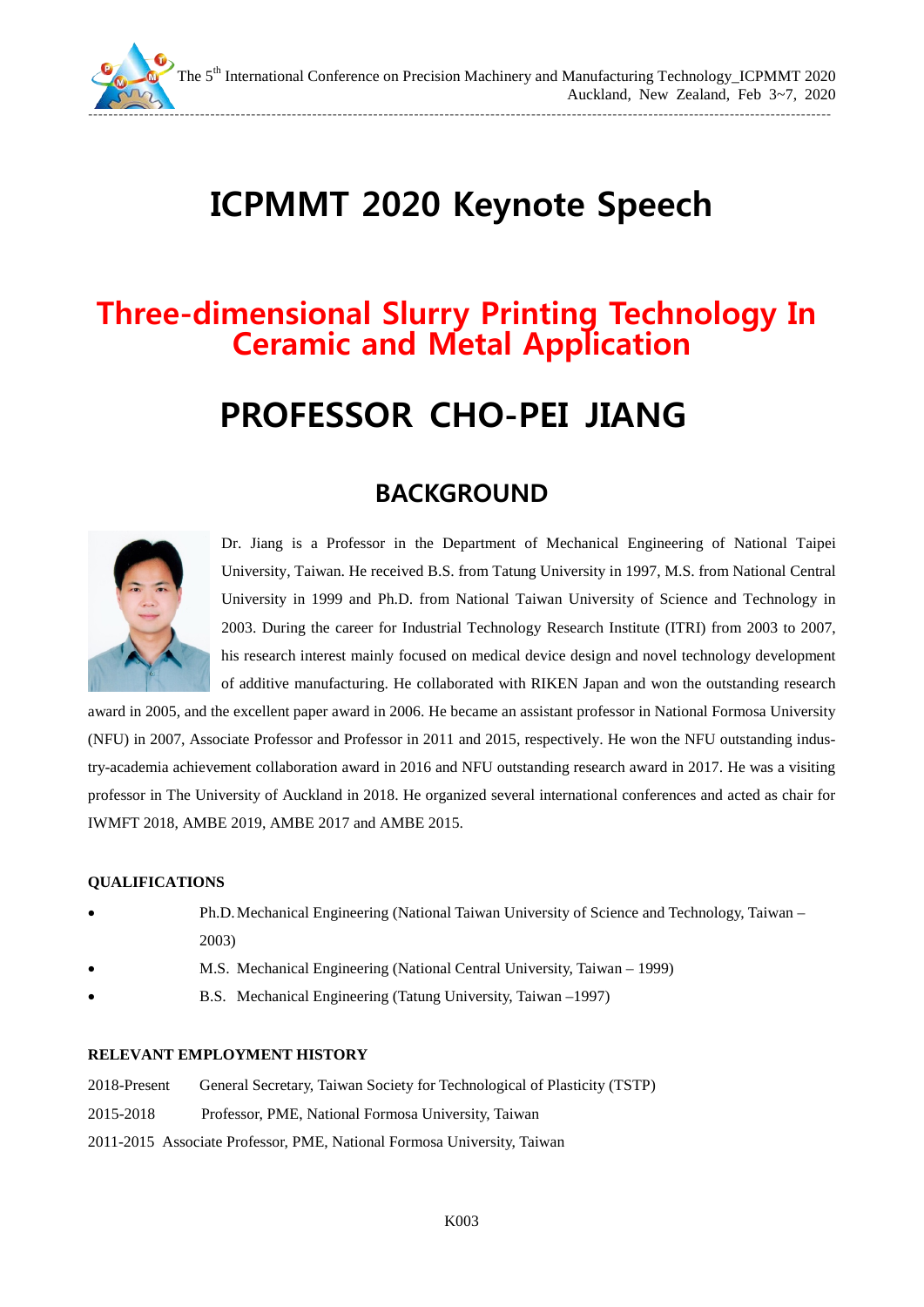

2007-2011 Assistant Professor, PME, National Formosa University, Taiwan 2003-2007 Researcher, Biomedical Research Center, ITRI, Taiwan

#### **RESEARCH INTERESTS**

Prof. Jiang has authored over 50 original papers, 10 patents/applications. His research interests are in the areas of additive manufacturing, digital manufacturing in dental application, metal forming and biofabrication. His research and development works combine numerical modeling, analysis, system development and experimental measurement in understanding deformation behavior in metallic engineered material such as titanium alloy and Inconel 718, crystallization structure in ceramic such as zirconia oxide, and biomechanical property in synthesized biopolymer such as bone scaffold, artificial jaw bone and teeth. Theoretical topics of his current and past researches include plasticity, solid mechanics, biomechanics, finite element analysis, optimization design, thermal management, mechatronic integration and designs.

#### **AWARD**

| 2017 |  | NFU Outstanding Research Award |  |  |
|------|--|--------------------------------|--|--|
|------|--|--------------------------------|--|--|

2016 NFU Outstanding Industry-Academia Collaboration Achievement Award

#### **MAJOR RESEARCH PAPERS (WITHIN 5 YEARS):**

- 1. H.-J. Hsu, S.-Y. Lee, **C.-P. Jiang**\* and R. Lin, "A comparison of the marginal fit and mechanical properties of a zirconia dental crown using CAM and 3DSP," *Rapid Prototyping Journal*, Vol. 25, pp. 1187-1197, 2019. (SCI)
- 2. J. Dong, R.-J. Jhu, L. Wang, **C.-P. Jiang\*** & C. J. Xian, "A hybrid platform for three-dimensional printing of bone scaffold by combining thermal-extrusion and electrospinning methods," *Microsystem Technologies*, DOI 10.1007/s00542-019-04338-x, 2019. (SCI)
- 3. J. Dong, Y.-D. Yang, L. Wang, **Cho-Pei Jiang\***, "Fabrication of three-dimensional mPEG-PCL-mPEG scaffolds combined with cell-laden gelatin methacrylate (GelMA) hydrogels using thermal extrusion coupled with photo curable technique," *Microsystem Technologies*, Vol. 25, pp. 3339-3355, 2019. (SCI)
- 4. Y.-C. Cheng\*, **C.-P. Jiang** and D.-H. Lin, "Finite element based optimization design for a one-piece zirconia ceramic dental implant under dynamic loading and fatigue life validation," *Structural and Multidisciplinary Optimization*, Vol. 59, pp. 835-849, 2019. (SCI)
- 5. W.-T. Chang, H.-J Hsu, **C.-P. Jiang**, S.-Y. Lee and Y.-M. Lin, "Effects of titanium dioxide and tartrazine lake on Z-axis resolution and physical properties of resins printed by visible-light 3D printers," *Rapid Prototyping Journal*, Vol. 24, pp. 160-165, 2018. (SCI)
- 6. T.-H. Huang, **C.-P. Jiang\***, and F. V. Grechnikov, "Effect of Grain Size on Mechanical Revolution of Pure Titanium and Die Cavity Filling Rate in Hot Squeezing Mini Spur-Gear Forming Process," *International Journal of Precision Engineering and Manufacturing*, Vol. 18, pp. 1371-1377, 2017. (SCI)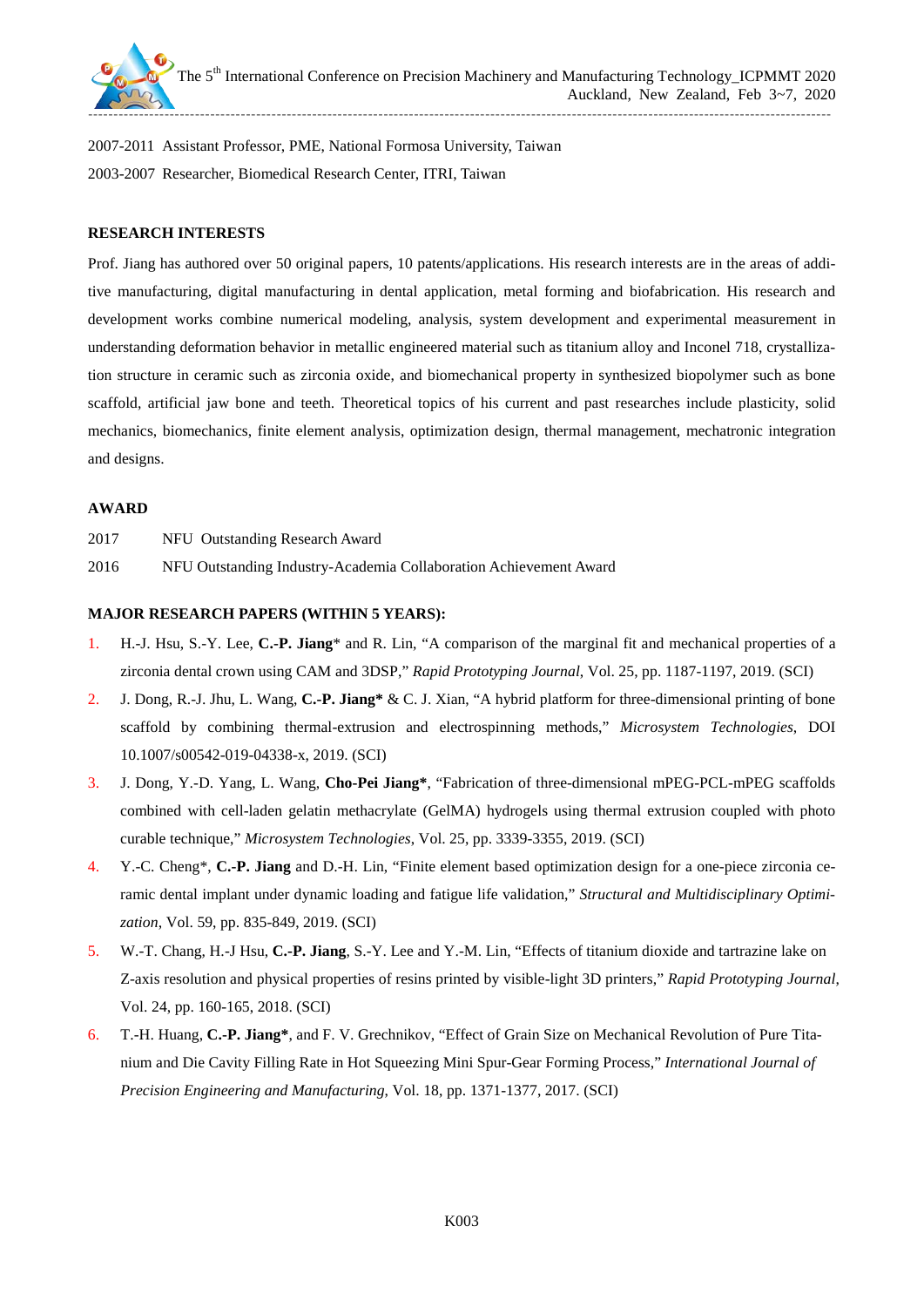

- 7. Y.-C. Cheng, D.-H. Lin, **C.-P. Jiang**\* and Y.-M. Lin, "Dental implant customization using numerical optimization design and 3-dimensional printing fabrication of zirconia ceramic, "International Journal for Numerical Methods in Biomedical Engineering, 33(5), DOI: 10.1002/cnm.2820, 2017. (SCI)
- 8. Y.-H. Hsieh, M.-F. Hsieh\*, C.-H. Fang, **C.-P. Jiang**, B. Lin and H.-M. Lee, "Osteochondral Regeneration Induced by TGF-β Loaded Photo Cross-Linked Hyaluronic Acid Hydrogel Infiltrated in Fused Deposition-Manufactured Composite Scaffold of Hydroxyapatite and Poly (Ethylene Glycol)-Block-Poly(ε-Caprolactone)," Polymer, Vol. 9, pii: E182. doi: 10.3390/polym9050182., 2017. (SCI)
- 9. S.-Y. Lee and **C.-P. Jiang**\*, "Development of a three-dimensional slurry printing system using dynamic mask projection for fabricating zirconia dental implants," *Materials and Manufacturing Processes*, Vol. 30, pp.1498-1504, 2015. (SCI)
- 10. **Cho-Pei Jiang\***, "The effect of Initial Grain Size on the Mechanical Properties and Deformability of Titanium alloy in a Direct Extrusion Process," *International Journal of Precision Engineering and Manufacturing*, Vol. 16, pp. 301-307, 2015. (SCI)
- 11. Y.-C. Cheng, D.-H. Lin, **C.-P. Jiang\*** and S.-Y. Lee, "Design improvement and dynamic finite element analysis of novel ITI dental implant under dynamic chewing loads," *Bio-Medical Materials and Engineering*, Vol. 26, pp. S555-561, 2015. (SCI)
- 12. **C.-P. Jiang**\*, Y.-C. Cheng, W.-L. Tsai and C.-K. Lee, "Uniform design and dynamic finite element analysis for micromotion improvement of semados dental implant system with dynamic chewing loads," *Journal of Mechanics in Medicine and Biology*, Vol. 14, 1440007, 2014. (SCI)
- 13. **Cho-Pei Jiang\***, "Initial grain size effect on mechanical properties and springback behavior of thin metal sheets with varying rolling reduction ratios," *International Journal of Precision Engineering and Manufacturing*, Vol. 15, pp. 291-297, 2014. (SCI)
- 14. **C.-P. Jiang\***, H.-J. Hsu and S.-Y. Lee, "Development of mask-less projection slurry stereolithography for the fabrication of zirconia dental coping," *International Journal of Precision Engineering and Manufacturing*, Vol. 15, pp. 2413-2419, 2014. (SCI)
- 15. **C.-P. Jiang\*** and Y.-Y. Chen, "Biofabrication of hybrid bone scaffolds using a dual-nozzle bioplotter and in-Vitro study of osteoblast cell," *International Journal of Precision Engineering and Manufacturing*, Vol. 15, pp. 1947-1953, 2014. (SCI)
- 16. H.-T. Liao, Y.-Y. Chen, Y.-T. Lai, M.-F. Hsieh and **C.-P. Jiang\***, "The Osteogenesis of Bone Marrow Stem Cells on mPEG-PCL-mPEG/Hydroxyapatite Composite Scaffold via Solid Freeform Fabrication," *BioMed Research International*, vol. 2014, Article ID 321549, 13 pages, 2014. doi:10.1155/2014/321549. (SCI)
- 17. I.-C. Chou, S.-Y. Lee and **C.-P. Jiang\***, "Effects of implant neck design on primary stability and overload in a type IV mandibular bone," *International Journal for Numerical Methods in Biomedical Engineering*, Vol. 30, pp. 1223-1237, 2014. (SCI)
- 18. Y.-M. Huang, I.-C. Chou, **C.-P. Jiang**, Y.-S. Wu and S.-Y. Lee, "Finite element analysis of dental implant neck effects on primary stability and osseointegration in a type IV bone mandible," *Bio-Medical Materials and Engineering*, Vol. 24, pp.1407–1415, 2014. (SCI)